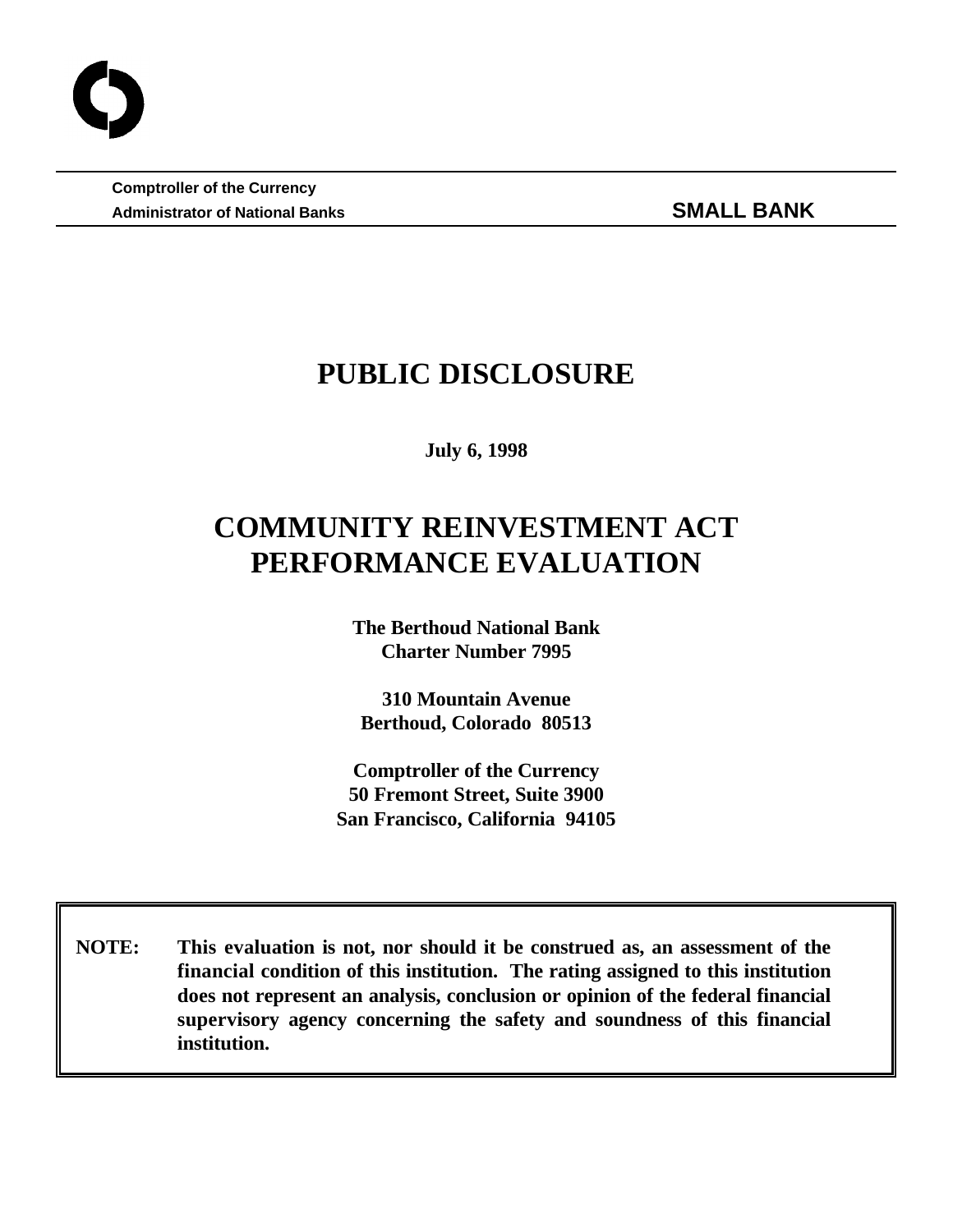#### **GENERAL INFORMATION**

*The Community Reinvestment Act (CRA) requires each federal financial supervisory agency to use its authority when examining financial institutions subject to its supervision, to assess the institution's record of meeting the credit needs of its entire community, including low- and moderateincome neighborhoods, consistent with safe and sound operation of the institution. Upon conclusion of such examination, the agency must prepare a written evaluation of the institution's record of meeting the credit needs of its community.* 

*This document is an evaluation of the Community Reinvestment Act (CRA) performance of The Berthoud National Bank prepared by the Office of the Comptroller of the Currency, the institution's supervisory agency, as of July 6, 1998. The agency rates the CRA performance of an institution consistent with the provisions set forth in Appendix A to 12 CFR Part 25.*

#### **INSTITUTION'S CRA RATING:** This institution is rated **"Satisfactory."**

The Berthoud National Bank's lending performance reflects satisfactory responsiveness to community credit needs. The loan-to-deposit ratio is reasonable compared to similarly situated institutions in the assessment area. The majority of loans and related lending activities originate in the bank's assessment area. In addition, the distribution of loans reflects reasonable penetration to individuals of different income levels and businesses of different sizes.

#### **DESCRIPTION OF INSTITUTION:**

The Berthoud National Bank is a \$57 million community bank located in Berthoud, Colorado. The bank serves Larimer County with the main office located in downtown Berthoud and a branch located six blocks to the west in the Toddy's Supermarket. The bank recently opened a loan production office (LPO) in Yuma County. The LPO will focus on the agricultural credit in Yuma and Washington Counties. Our analysis did not include loans from the LPO because of the low volume of loans extended from this office. The bank also owns an operating subsidiary called Bernac Inc., which lends within the assessment area. Our analysis includes loans extended by Bernac. The main bank and the branch are located in a middle-income census tract. Each location has a deposit-taking automated teller machine (ATM).

The bank's primary business focus is commercial real estate, construction loans, agricultural loans, and consumer loans. As of March 31, 1998, real estate loans represent 45% of total loans, commercial loans represent 27%, and agricultural loans represent 17%. Loans represent 66% of the bank's total assets. There are no financial or legal impediments that affect the bank's ability to meet the credit needs of the assessment area.

We performed the prior CRA Examination as of July 14, 1995. The bank received a "Satisfactory Record of Meeting Community Credit Needs."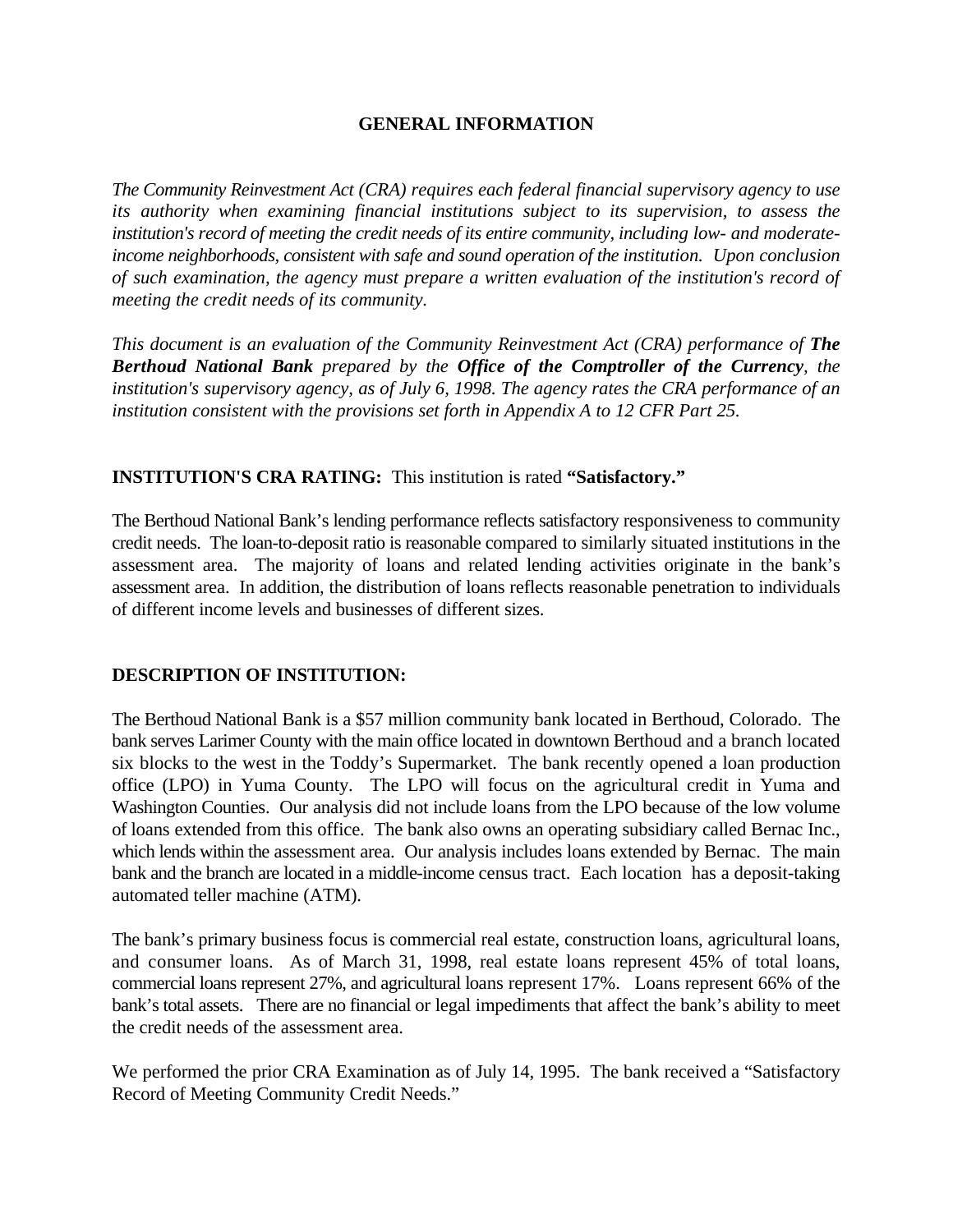#### **DESCRIPTION OF ASSESSMENT AREA:**

The bank's assessment area consists of Larimer County which encompasses the Fort Collins Metropolitan Statistical Area (MSA). Larimer County is located in northern Colorado and borders Wyoming. According to 1990 Census data, the population of Larimer County is 186,136. The assessment area meets the requirement of the regulation and does not arbitrarily exclude low- or moderate-income geographies.

The assessment area consists of 44 census tracts. As shown in the following table, 3 or 7% of the census tracts are designated low income, 6 or 14% are moderate income, 25 or 57% are middle income, and 9 or 20% are upper income. One census tract does not have an income designation. The updated median family income for the MSA is \$50,900.

| <b>ASSESSMENT AREA PROFILE: Larimer County, CO</b> |        |                  |             |                        |                      |                     |                  |
|----------------------------------------------------|--------|------------------|-------------|------------------------|----------------------|---------------------|------------------|
| Demographic<br>Characteristics                     | $\#$   | \$               | Low<br>% of | Moderate<br>$%$ of $#$ | Middle<br>$%$ of $#$ | Upper<br>$%$ of $#$ | NА<br>$%$ of $#$ |
| Median Income (\$)                                 |        | 50,900<br>(1997) |             |                        |                      |                     |                  |
| <b>Census Tracts</b>                               | 44     |                  | 7           | 14                     | 57                   | 20                  | 2                |
| Unemployment Rate<br>03/31/98                      | 3.2%   |                  |             |                        |                      |                     |                  |
| Owner Occupied Housing (#)                         | 44,297 |                  | 3           | 11                     | 64                   | 22                  | $\Omega$         |
| Median Housing Value (\$)                          |        | 85,232<br>(1990) |             |                        |                      |                     |                  |

Economic and business activity is strong. The economy has had steady growth since 1990. Much of this economic growth is due to the expanding population, which increased from 186,136 in 1990 to 228,423 in 1997. This is an average growth of 3.25% per year. Much of the population growth is fueled by residential construction because of the migration of commuters from Denver, Boulder, and Longmont. A substantial portion of Larimer County is now a "bedroom" community. The major employers in the county are Hewlett-Packard, Anheuser Busch, Colorado State University, Advanced Energy, Poudre Valley Hospital, McKee Medical Center, Symbios Logic, Group Publishing, Thompson Valley School District, and Poudre Valley School District.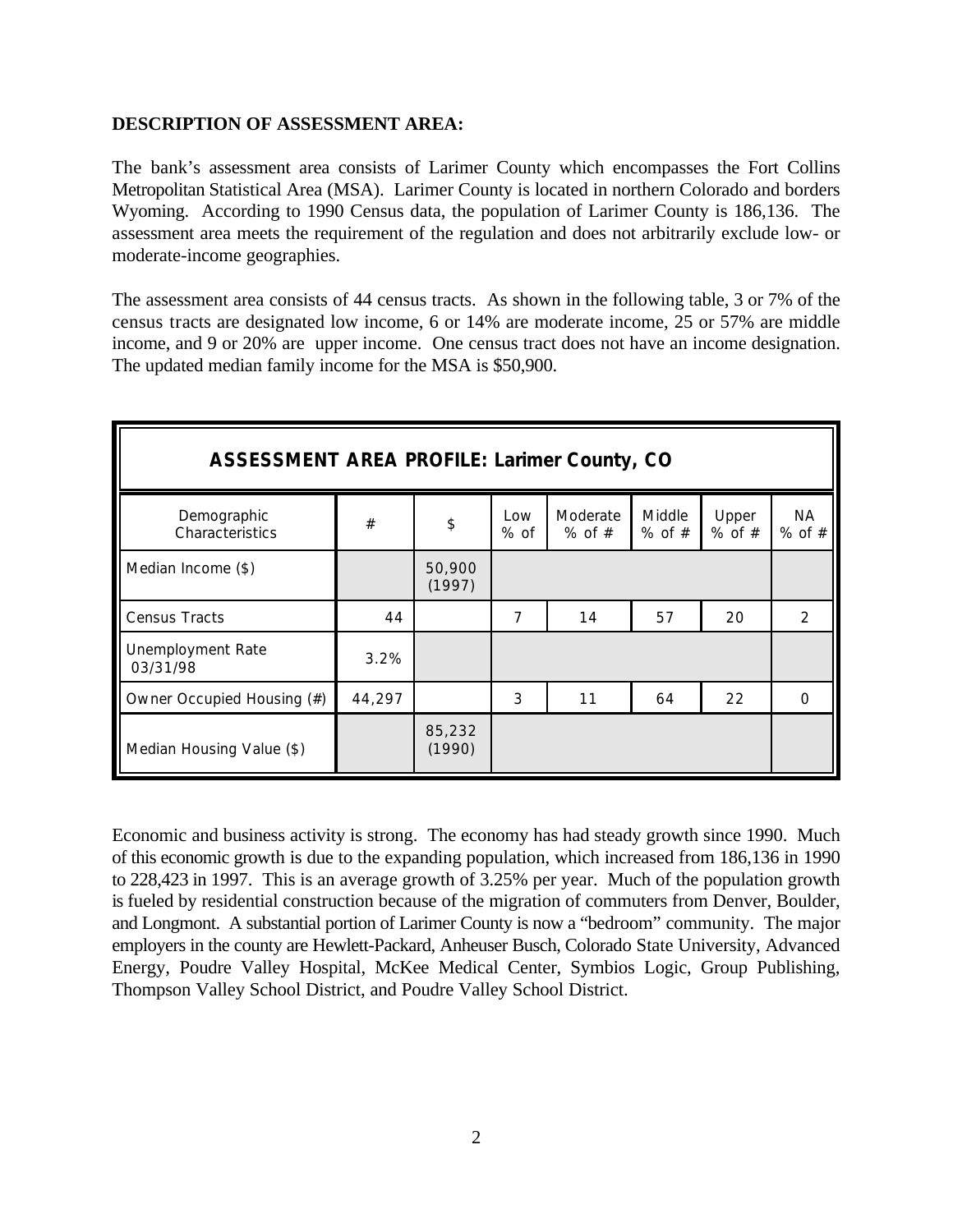The demographic makeup of the families in the assessment area is detailed in the following table.

| <b>FAMILIES IN THE ASSESSMENT AREA</b><br><b>BY INCOME LEVEL</b> |               |         |  |  |  |
|------------------------------------------------------------------|---------------|---------|--|--|--|
| Income Classification and % of Median Family Income              | <b>Number</b> | Percent |  |  |  |
| Low Income (0% - 50%)                                            | 8,813         | 19      |  |  |  |
| Moderate Income (50% - 80%)                                      | 9,127         | 19      |  |  |  |
| Middle Income (80% - 120%)<br>Ш                                  | 11,394        | 24      |  |  |  |
| Upper Income $($ > 120%)                                         | 18,187        | 38      |  |  |  |
| Total                                                            | 47,521        | 100     |  |  |  |

 $\geq$  = Greater than.

The Berthoud National Bank is 1 of 29 financial institutions in the assessment area. This includes 23 banks and 6 credit unions. The area is very competitive.

We contacted a representative from the Chamber of Commerce and reviewed several other previous community contacts. The contact from the Berthoud Chamber of Commerce indicated a significant credit need is for long-term, fixed-rate commercial credit.

# **CONCLUSIONS WITH RESPECT TO PERFORMANCE CRITERIA:**

#### **Loan-to-Deposit Ratio**

The Berthoud National Bank's loan-to-deposit ratio is reasonable. From June 30, 1996, through March 31, 1998, the bank's quarterly loan-to-deposit ratio averaged 74%. The ratio is slightly above the average of 23 similarly situated banks whose average loan-to-deposit ratio for eight quarters ending March 31, 1998, is 68%. The loan-to-deposit ratio for all community banks located in Colorado averaged 71% over the same period.

#### **Lending in Assessment Area**

The Berthoud National Bank originates a majority of loans within its assessment area. We sampled consumer, commercial, and Home Mortgage Disclosure Act (HMDA) reportable real estate loans. Our sample of 28 consumer loans indicates 75% are in the bank's assessment area. The 25% out of the assessment area are consumer loans purchased from a local business that deals with consumers from all over Colorado and Wyoming. Our sample of 25 commercial loans indicates that 76% are in the assessment area. And our sample of 35 real estate loans indicates that 74% are in the bank's assessment area.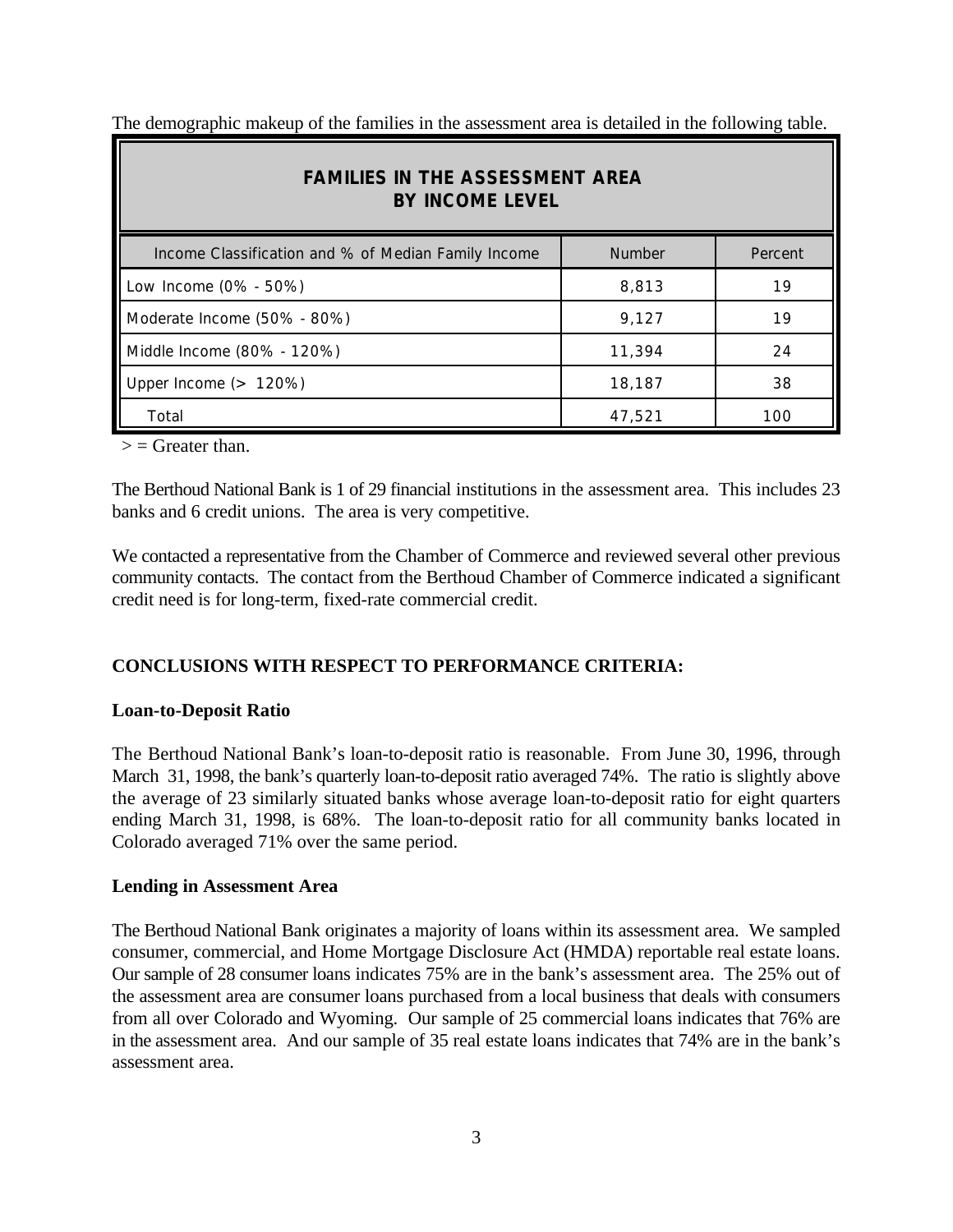#### **Geographic Distribution of Loans within the Assessment Area**

The geographic distribution of loans reflects reasonable dispersion throughout the assessment area. The bank made loans in 66% of the census tracts over the prior 12 months. As shown in the table below, 20% of the population of the assessment area is located in low- and moderate-income census tracts. However, since the bank is located eight miles from any low- and moderate-income census tracts, the penetration in these tracts is low. Management mitigates this lack of loans in the low- and moderate-income census tract by maintaining strong lending efforts to low- and moderate-income individuals and businesses and farms of different sizes.

| <b>GEOGRAPHIC DISTRIBUTION OF LOANS</b><br>IN AREAS OF DIFFERENT INCOME LEVELS |                                                                     |                                                           |                                                       |                              |                                                |  |
|--------------------------------------------------------------------------------|---------------------------------------------------------------------|-----------------------------------------------------------|-------------------------------------------------------|------------------------------|------------------------------------------------|--|
| <b>Census</b><br><b>Tract Designation*</b>                                     | Percent of<br>Population in<br><b>Census</b><br>Tracts <sup>*</sup> | <b>Real Estate</b><br>Loans<br>1997 & 1998<br><b>HMDA</b> | Percent of<br><b>Loans Per</b><br><b>Census Tract</b> | <b>Instalment</b><br>Loans** | Percent of<br>Loans Per<br><b>Census Tract</b> |  |
| Low Income                                                                     | 7                                                                   | $\Omega$                                                  | $\Omega$                                              | $\Omega$                     | 0                                              |  |
| Moderate Income                                                                | 14                                                                  |                                                           | 3                                                     | $\mathcal{P}$                | 11                                             |  |
| Middle Income                                                                  | 57                                                                  | 28                                                        | 80                                                    | 13                           | 68                                             |  |
| Upper Income                                                                   | 20                                                                  | 6                                                         | 17                                                    | 4                            | 21                                             |  |
| Not Designated                                                                 | 2                                                                   | $\Omega$                                                  | 0                                                     | O                            | 0                                              |  |
| Total                                                                          | 100                                                                 | 35                                                        | 100                                                   | 19                           | 100                                            |  |

\*Based on demographic data from the 1990 U.S. Census.

 $*$ Based on loans originated in the assessment area between July 15, 1997, and July 15, 1998.

#### **Lending to Businesses of Different Sizes and Borrowers of Different Income Levels**

The Berthoud National Bank lends to businesses and farms of different sizes and to individuals of all income levels.

*Loans to Businesses and Farms of Different Sizes:*

The bank does a good job of meeting the small business and farm credit needs of its community. Sixty-eight percent of commercial loans sampled were made to businesses and farms meeting the definition of small business.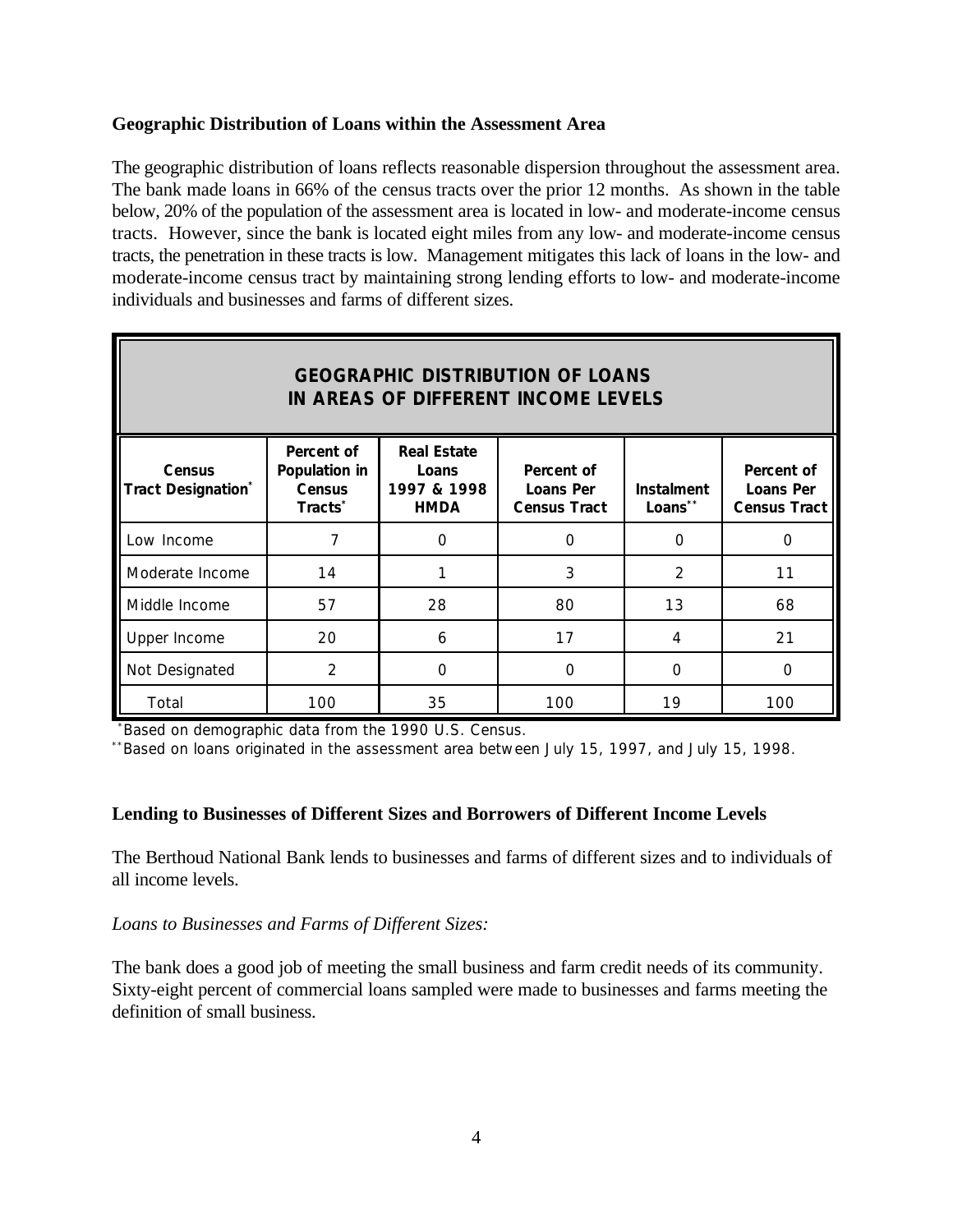| <b>BUSINESSES AND FARMS OF DIFFERENT SIZES</b>        |                                     |                                   |  |  |  |
|-------------------------------------------------------|-------------------------------------|-----------------------------------|--|--|--|
| <b>Gross Revenues</b>                                 | Number of<br>Customers <sup>'</sup> | Percentage of<br><b>Customers</b> |  |  |  |
| Large Business and Farm Customers (Over \$1,000,000)  | 8                                   | 32                                |  |  |  |
| Small Business and Farm Customers (Under \$1,000,000) | 17                                  | 68                                |  |  |  |
| <b>Total Business and Farm Customers</b>              | 25                                  | 100                               |  |  |  |

\*Based on commercial and agricultural customers receiving credit between July 1, 1997, and December 31, 1997.

*Loans to Individuals of Different Income Levels:*

The distribution of mortgage and consumer loans to individuals of different income levels is very good. The following table indicates that the bank lends to low- and moderate-income individuals at a higher percentage than the assessment area demographics. Lending to low- and moderateincome borrowers is part of the bank's lending niche.

| LENDING TO INDIVIDUALS OF DIFFERENT INCOME LEVELS |                                                            |                                  |                                                            |                                   |                                                                   |  |
|---------------------------------------------------|------------------------------------------------------------|----------------------------------|------------------------------------------------------------|-----------------------------------|-------------------------------------------------------------------|--|
| <b>Income Levels</b>                              | Percent of<br>Population<br>by Median<br>Family<br>Income* | Number of<br>Mortgage<br>Loans** | Percent of<br>Mortgage<br>Loans Per<br><b>Income Level</b> | Number of<br>Consumer<br>Loans*** | Percent of<br><b>Consumer</b><br>Loans Per<br><b>Income Level</b> |  |
| Low                                               | 19                                                         | 11                               | 31                                                         | 10                                | 36                                                                |  |
| Moderate                                          | 19                                                         | 12                               | 35                                                         | 6                                 | 21                                                                |  |
| Middle                                            | 24                                                         | 6                                | 17                                                         | 8                                 | 29                                                                |  |
| Upper                                             | 38                                                         | 6                                | 17                                                         | 4                                 | 14                                                                |  |
| Total                                             | 100                                                        | 35                               | 100                                                        | 28                                | 100                                                               |  |

Based on 1990 U.S. Census data.

\*\*Based on all mortgage loans made in 1997 and year-to-date March 31, 1998.

\*\*\*Based on our consumer loan sample.